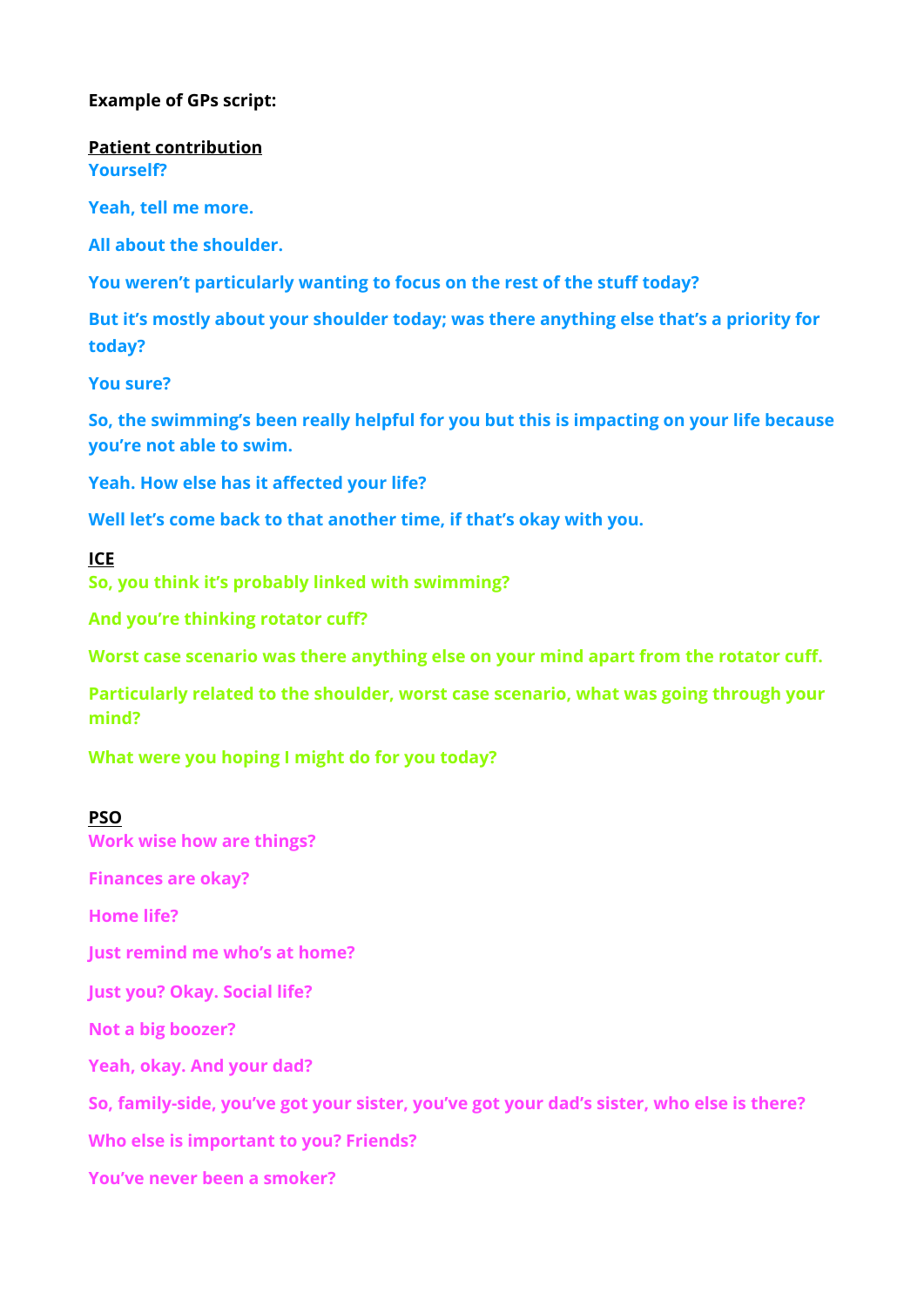**was it you stopped, because you've not—you don't smoke now, do you?** 

**Great. Okay. Any other bad habits that I need to know about?**

## **Red flags**

**Can I just check there's nothing more serious going on when it comes to your shoulder?** 

**Your weight came down because you were exercising, but it is staying static, and if anything, it's going back up again. So, there's nothing suggesting anything nasty behind this at all?** 

**No cough?** 

**No breathlessness?** 

**No blood in your spit or anything like that?** 

**And shoulder pain wise, that tends to be when you're doing particular things – it's not there all the time and it's not disturbing your nights' sleep?** 

## **Thoughts not been particularly dark?**

#### **Focussed history**

**Are you doing other things instead?** 

**Any upper body work at all? Not so much?** 

**And you're capable of doing that, despite your shoulder?** 

**And have you had physio as yet? You mentioned that you've got this friend who suggested it?** 

**What stroke do you do when you swim?** 

## **Focussed examination**

**Would you be comfortable slipping your shirt off?** 

**Should we do your weight first of all?** 

**And then we'll have a look at your shoulder.** 

**So about 80 kilos, which is really good for you, isn't it?** 

**Take your shirt off while you're talking if that's okay.** 

**Good. Neck movement's alright, so if you just copy me, so. Ear down to one side, ear down to the next side, and then bring your, your arms up, bring your hands in, and then arms out. So good external rotation of your shoulders.** 

**No obvious asymmetries. You never fractured your shoulder or a clavicle or anything like that?** 

**If you can bring your arms forward now, all the way up. Good range of movement, and then arms down, as you're bringing it down, I'm looking for pain in your eyes, no sign of pain in your eyes as you're coming down, that's lovely. Okay, so good upper body**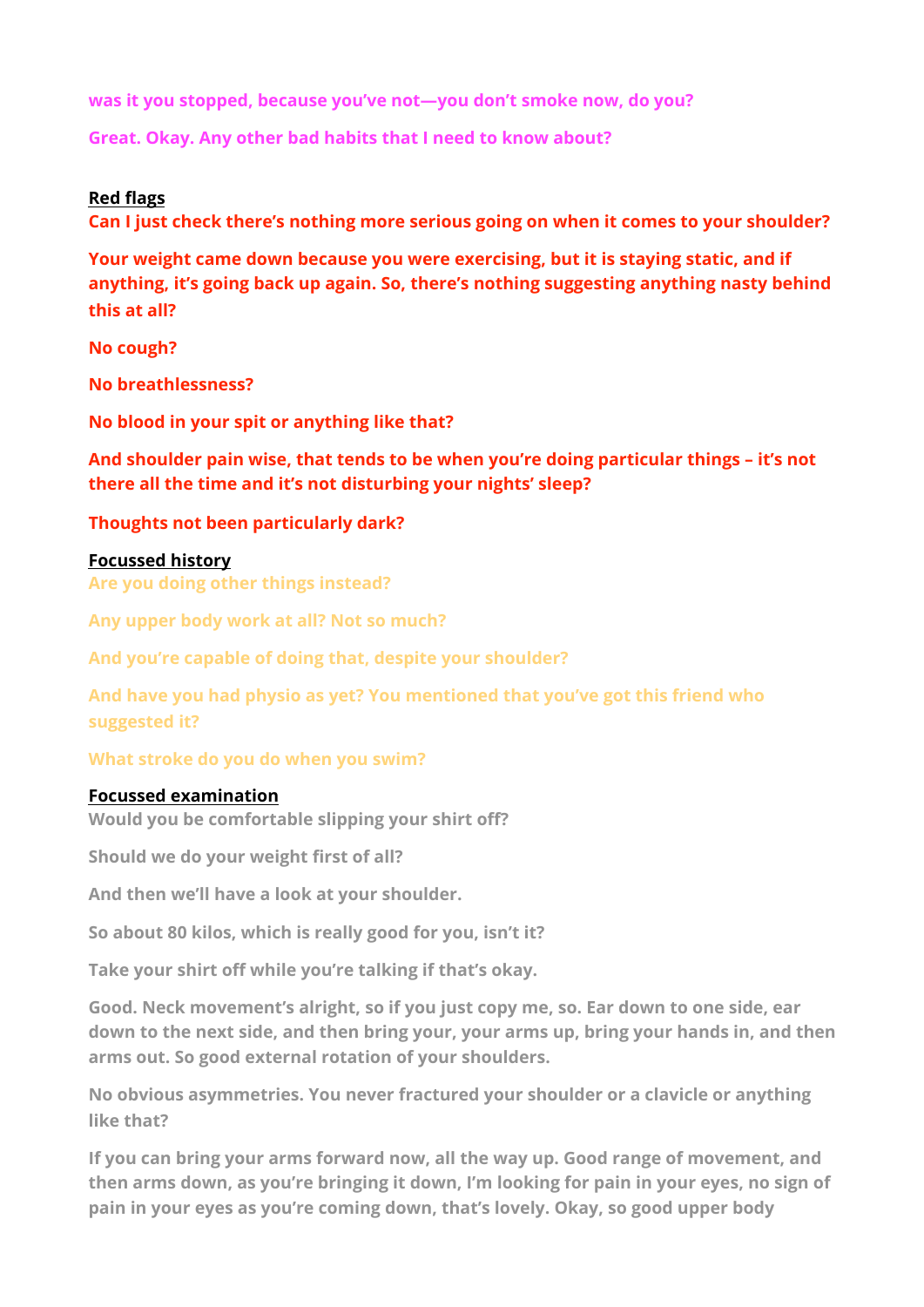**definition, no wasting of your muscles, that's lovely. Okay. Can you put your arms behind your back? That's lovely, okay, and then behind your head. And it hurts?** 

**A bit of a tweak, but nothing desperately?** 

**Put your arms down now, that's lovely. I want you to resist my movement, so you're going to push my arms out against me. So, this is lovely - not particularly painful?** 

**Pull your hands in towards your tummy. Pull in, and then relax and push out against me. Push out, that's lovely, and then relax. So that's sore?** 

**A little bit, so a little bit of pain on resisted external rotation of your shoulder, but good range of movement there. I'm also going to touch on your shoulder, so we can check, first of all, your clavicle, your collar bone, and also your potential sore points around the shoulder – which are not tender when I'm doing that. I'm also going to just check your biceps, so if you pull your biceps—if you pull your hand towards your shoulder, not particularly sore doing that?** 

**That's great. Elbow movements are fine as well?** 

**Lovely, okay, great. If you pop your shirt back on?** 

## **Identify problem and explain diagnosis**

**You've got very minimal inflammation of your rotator cuff.**

**Check understanding Does that sound okay?** 

**Does that make sense?** 

**Questions?**

# **Develops management plan / shares management plan**

**And the activity is good for you, there's no question, but you want to make sure that you don't overdo it with the wrong sorts of exercise?** 

**Because your feeling the pain, and you're getting the gain, but you don't want to overplay a bit of wear and tear, do you? You want to—So, what you're saying, your friend was saying maybe a bit of physiotherapy, wondering about the rotator cuff – I think you're probably right about the rotator cuff side of things.** 

**Erm, if you would like, then it's reasonable to help you cope with discomfort, to use an anti-inflammatory rub-on painkiller, that might be one option that would work for you, because it's low-risk to you.** 

**But you might still want to see a physiotherapist, and the reason for seeing a physiotherapist is so that they can ensure that your exercise programme is entirely appropriate for you.** 

**There's a very cost-effective (rub on) medication that you could buy over the counter which may help you cope when the pain flares up a little bit.**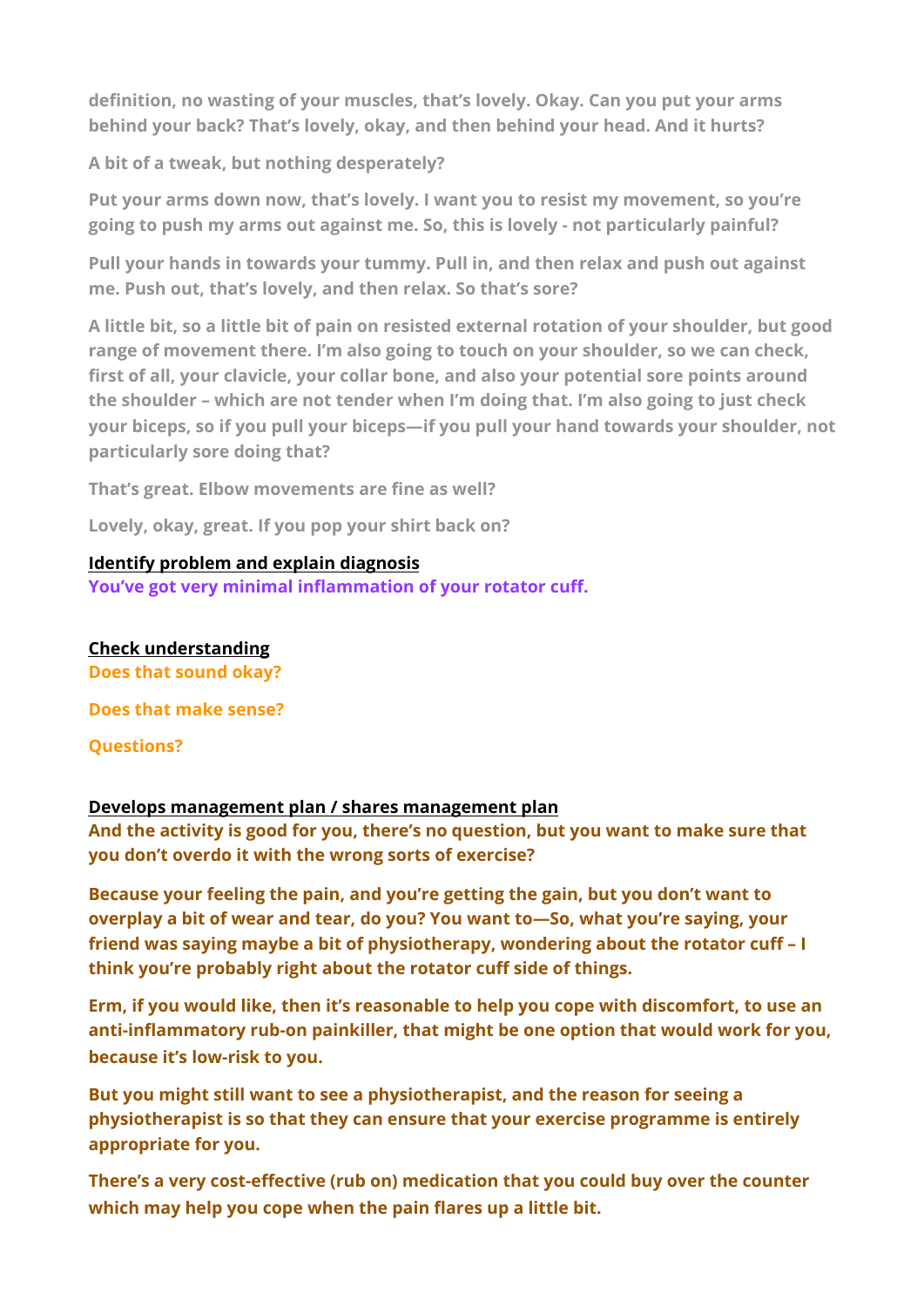**Now, if you're getting a lot of trouble with this rotator cuff, then if you have a bad flare up then I would be delighted to inject it for you.** 

**But I'm not suspecting that you really need that, at this time.** 

**I don't tend to encourage people to be using anti-inflammatory pain killers because in the long term they're perhaps not the most healthy.** 

**Because they put people's blood pressure up and they can irritate the stomach.** 

**But if you have a flare up, they sometimes are useful to use in the short term.** 

**This is a safer version of that, so the rub-on version would be a safer version.**

**I think that in terms of getting your exercise program right, the physio is an appropriate way of getting that sort of support.** 

**So, either a physiotherapist on the NHS or if you've got a private therapist in terms of somebody down the gym who can advise you on how to look after your rotator cuff, that's an alternative as well. Have you got anyone like that?** 

**But somebody who understood how the shoulder works and sort of machines that are there for you might be in an even better place than the physiotherapist.** 

**Shall we refer you to a physiotherapist, with the proviso that when I refer you to a physio, it takes four weeks before you're seen, and you would need, then, to connect with them. You would need to go and see them, and then we would probably assess your problem and then probably give you a lot of work to do. So, a few exercises to go off and do. Does that sound like something you would…?** 

**We can just say that you're not going to be around at that time and that you can connect with them whenever you can.** 

**I like that idea. If you can actually get someone who's a swimming coach who understands the way the shoulder works, you might well find that you get considerably less problems with your shoulder, but you're going to make the best of it because your shoulder's in not back nick, really, and the exercise you're doing is probably pretty good for you on the whole.** 

**You just want to make sure that you're not overdoing it.** 

**Well it's an anti-inflammatory rub on cream. There's a tiny risk of it sun-sensitising you.** 

**But it's an area of you that's going to be covered for the most part anyway, so using it four times a day, when you're needing it – it's just there to dull any pain.** 

# **Safety net and follow up**

**So from the point of view of when I need to see you again – I'm delighted to see you, if you're having a lot more trouble with this.** 

**So, if you're finding you're getting a lot more pain in the shoulder, particularly if it's keeping you awake at night, then pop back in and we'll think about whether or not you**